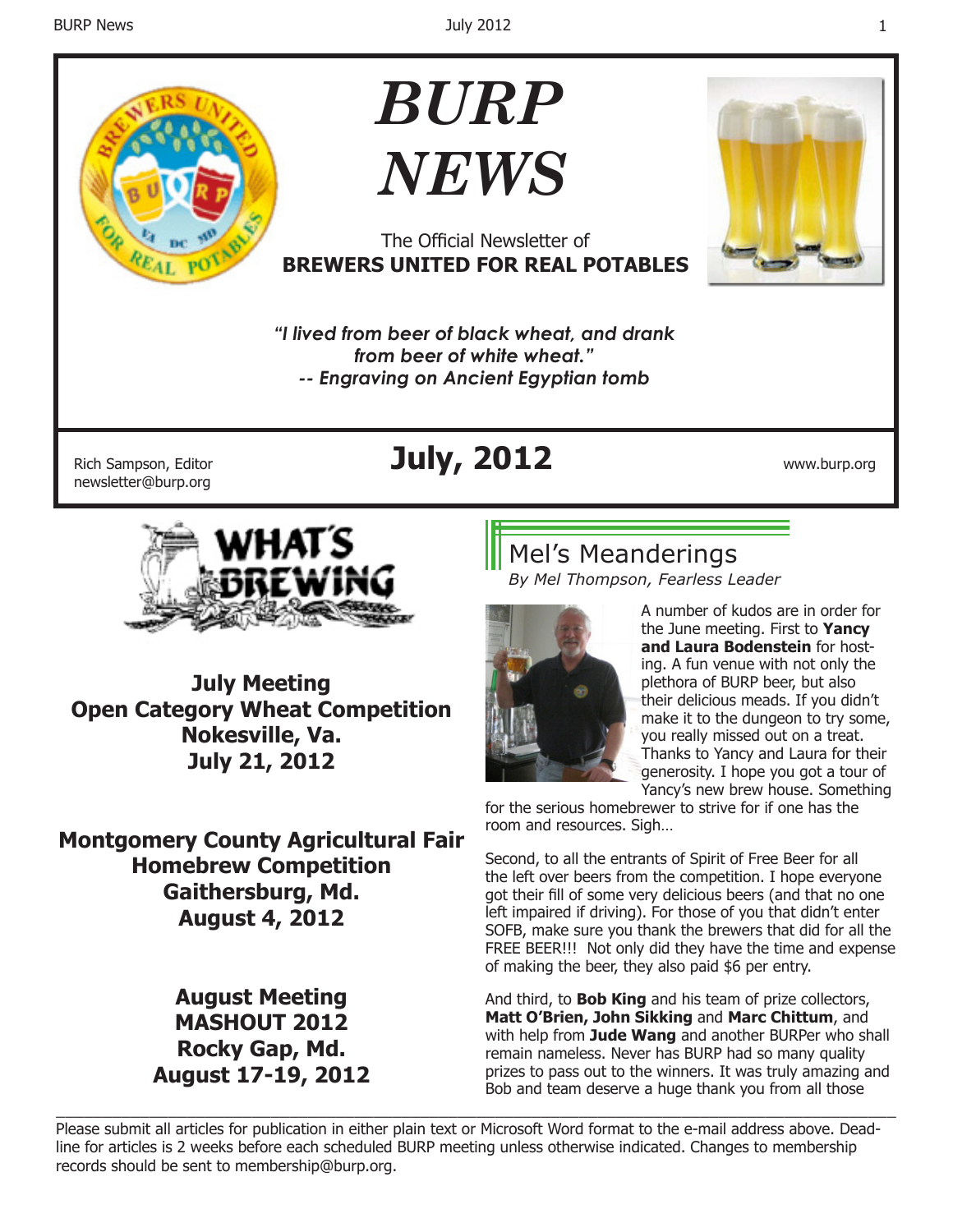who benefited from this mammoth effort. Kudos to you Bob, Matt, John, Marc, Jude and Nameless Person.

On another note, and a sad one at that, for the first time in many months, I was told by a number of members that they were disappointed with the food contributions. It seemed that many people came for the free beer and didn't bother to provide food. As the day wore on, the food tables were nearly completely depleted until **Randy Paul** showed up late with chips and guacamole. It couldn't have come at a better time. Thanks to those who did provide food, but for those who didn't, remember the BURP mantra: "Bring more food than you will eat and more beer than you will drink." All that free beer brings on serious hunger!

Hot off the press on June 24: congratulations to BURPers **Mark Girard, John Gosselin, Greg McCullough** and **Heath Ehret** who won an NHC Gold medal with their Dusseldorf Alt. This beer was also a winner in the Spirit of Free Beer. It's been a number of years since BURP promoted the NHC. Now with all the newer members who are AHA members and active in competitions, maybe BURP will expand the participation. It's up to you.

The July meeting is the annual pool party at the home of **Bruce Bennett and Nancy Cosier** in Nokesville, VA. It's worth the drive for a day in the pool with your fellow BURPers. We ask that you follow good pool etiquette, meaning no @%\$\*& or \*^\$&@ in the pool please! However,  $%^{\sim}$ ?! $#$ \* is acceptable if you are discreet. Unfortunately, I will miss this meeting and **Mark Hogenmiller**, your Minister of Prosperity, according to BURP's line of succession, will be the acting Fearless Leader.

Plans in the "fermenter" for 2012 include a BURP bulk hop buy when the new crop is available and in time for the fall brewing season. We are shooting for September or early October. We will be sending out a survey to see how much interest there is so that we can order appropriate quantities of various varieties. Also, the Oktoberfest meeting to be held at Seneca Creek State Park on September 22 will include brats and chicken provided by BURP and grilled by chef extraordinaire, **Tim Artz**. And of course, the German beer competition. Don't forget Mashout in August! It's already a sellout, so I hope you made your reservations already!

"Unfortunately", I will miss the July meeting as I am on my annual trek to Oregon for July Craft Beer Month. This year couldn't start any better. I arrived in PDX on June 30 and was at the NW Organic Beer Fest on Sunday, July 1. The month ends with the Oregon Brewers Fest and this year, in addition to the 83 breweries and the Oregon Brewers Guild BUZZ tent, there will be a sour beer tent. If you go, you can find me either in the sour beer tent or just outside selling assorted antacids. Between these two events, there is a daily succession of beer fests and events. I will be taking a sleeve of BURP beer mats to spread the BURP word to our fellow beer geeks.

#### From the Ministry of Culture *By Justin Housenger and Mike Reinitz Co-Ministers of Culture*

The purpose of BURP monthly competitions is to encourage brewers to advance their brewing skills by improving recipe formulation and/or technique based on objective feedback from score sheets or by experimenting with styles they've never brewed. Competitions promote education and the availability of great tasting homebrewed beer at meetings.

#### **June Meeting Wrap-Up**

There was no competition held at the June meeting since there was so much great beer left over from the Spirit of Free Beer. Thanks to **John Gardiner, Tom Cannon**, and **Andy Anderson** for storing all the extra beer leading up to the June meeting, and a special thanks to **Newman**, a man who only needs one name, for saving the day with a trunk-full of ice.

Spirit of Free Beer winners were announced as well, while Prize Coordinator Extraordinaire **Bob King** doled out medals along with the hundreds of dollars worth of prizes he amassed.

#### **National Homebrew Competition**

BURP received some exciting news from Seattle recently, the host city for this year's National Homebrewers Conference and the Final Round of the National Homebrew Competition. Leading the charge in this effort were **Mark Girard, John Gosselin, Greg McCullough**, and **Heath Ehret**; their Dusseldorf Altbier placed  $1<sup>st</sup>$  in Category 7: Amber Hybrid Beer. The same beer actually took  $2<sup>nd</sup>$  place Best of Show in Spirit of Free Beer. Two large and respected competitions can't be wrong – these guys brewed up a real winner. Congratulations to Mark, John, Greg, and Heath!



The guys were nice enough to share their recipe for their award-winning beer: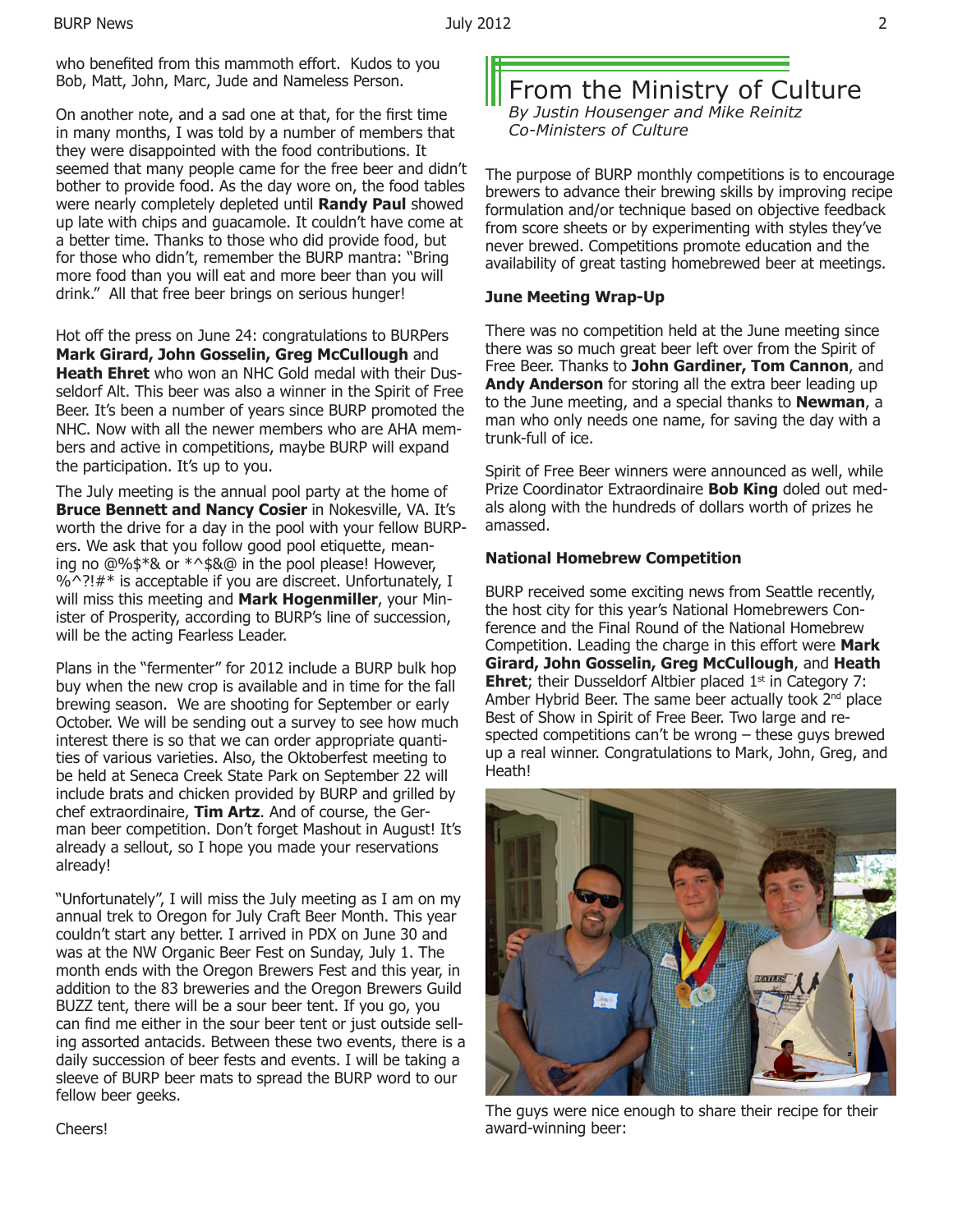

*[Justin Housenger (left) and Mike Reinitz]*

Brewing Steps: 2012-02-18 - **Ctrl + Alt + Delete Düsseldorf Altbier** Type: All Grain

Batch Size (fermenter): 18.00 gal Brewer: **Mark Ehret**

#### Boil Size: 23.01 gal Asst Brewer: **Mark Girard, John Gosselin, Greg McCullough** and **Heath Ehret**

Boil Time: 90 min Equipment: 25 Gallon Kettle / 30 Gallon Mash Tun

Final Bottling Volume: 17.50 gal

Brewhouse Efficiency: 68.00

Fermentation: Ale, Two Stage Taste Rating(out of 50): 30.0 Taste Notes: Did a one step starter with a combo of one package of Dusseldorf Alt Yeast (White

Labs #WLP036) and one package of German Ale (Wyeast Labs #1007)

Added 4 grams of gypsum to the mash; Brewed 2/18 Fermented 17 days in primary (3/6) then cold crashed Cold crashed for 4 days (3/10) then kegged

Prepare for Brewing

Clean and Prepare Brewing Equipment Total Water Needed: 29.39 gal Mash or Steep Grains

#### **Mash Ingredients**

Amt Name Type # %/IBU

25 lbs Pilsner (2 Row) Ger (2.0 SRM) Grain 1 68.5 % 6 lbs Munich Malt (9.0 SRM) Grain 2 16.4 % 3 lbs Aromatic Malt (Briess) (20.0 SRM) Grain 3 8.2 % 1 lbs Caramunich II (Weyermann) (63.0 SRM) Grain 4 2.7 % 1 lbs White Wheat Malt (2.4 SRM) Grain 5 2.7 % 8.0 oz Carafa Special II (Weyermann) (415.0 SRM) Grain 6 1.4 %

Mash In: Add 53.63 qt of water at 160.8 F 151.0 F 75 min Batch sparge with 2 steps (3.48gal, 12.50gal) of 168.0 F water

Boil Wort:

Add water to achieve boil volume of 23.01 gal Estimated pre-boil gravity is 1.044 SG

#### **Boil Ingredients**

Amt Name Type # %/IBU 2.00 oz Tettnang [4.50 %] - Boil 60.0 min Hop 7 9.0 IBUs 2.00 oz Tettnang [4.50 %] - Boil 30.0 min Hop 8 6.9 IBUs 4.00 oz Saaz [4.00 %] - Boil 20.0 min Hop 9 9.7 IBUs 4.00 oz Saaz [4.00 %] - Boil 15.0 min Hop 10 7.9 IBUs 4.00 oz Tettnang [4.50 %] - Boil 15.0 min Hop 11 8.9 IBUs Estimated Post Boil Vol: 20.80 gal and Est Post Boil Gravity: 1.051 SG

#### **Cool and Prepare Fermentation**

Cool wort to fermentation temperature Transfer wort to fermenter Add water to achieve final volume of 18.00 gal

#### **Fermentation Ingredients**

Amt Name Type # %/IBU 1.0 pkg Dusseldorf Alt Yeast (White Labs #WLP036) [35.49 ml] Yeast 12 - 1.0 pkg German Ale (Wyeast Labs #1007) [124.21 ml] Yeast 13 - Measure Actual Original Gravity \_\_\_\_\_\_\_ (Target: 1.051 SG) Measure Actual Batch Volume \_\_\_\_\_\_\_ (Target: 18.00 gal)

#### **Fermentation**

2/18/2012 - Primary Fermentation (17.00 days at 66.0 F ending at 66.0 F) 3/6/2012 - Secondary Fermentation (4.00 days at 34.0 F ending at 34.0 F) Dry Hop and Prepare for Bottling/Kegging Measure Final Gravity: \_\_\_\_\_\_\_\_\_\_ (Estimate: 1.014 SG) Date Bottled/Kegged: 3/10/2012 - Carbonation: Keg with 12.54 PSI Age beer for 0.00 days at 65.0 F

#### **Upcoming Monthly Competitions**

As a reminder, the calendar of competitions has been set through March 2013 and is available on the BURP website, so brew, brew, brew!

The pre-registration of beers has been working great and we ask that everyone register by the Thursday prior to a meeting—we will not be accepting unregistered entries on the day of a meeting. Please email Mike and Justin at culture@burp.org to register. Additionally, we'll need volunteers to judge at all the upcoming competitions. The team style judging of ranked BJCP judge and novice judge has been very effective, and really gives the aspiring judge some hands on practice with an experienced judge. Those especially that are in the upcoming BJCP prep course to take the exam early next year are encouraged to practice judging as often as they can and the monthly competitions are a great place to start. Find Mike or Justin before the judging starts or email us at culture@burp.org before the meeting to let us know if you're interested. The goal is to get a lot of judges and keep flights small (3-5 beers), so that the competition goes quickly and we can all get back to enjoying the meeting.

July Competition: With a hot summer ahead of us, it's time to cool off with some refreshing wheat beers. We will be accepting entries in the following categories: 6D (American Wheat), 15A (Weizen/Weissbier), 15B (Dunkelweizen), 15C (Weizenbock), 16A (Witbier), and 17A (Berliner Weisse). Be sure to pre-register by Thursday, July 19.

August Competition (MASHOUT): August is MASHOUT month and this year on the mountain we'll serve up a session beer competition. Any style is fair game just as long as the %ABV is 4.5 or below. The competition is sure to be a good one. Just like all other monthly competition, entries

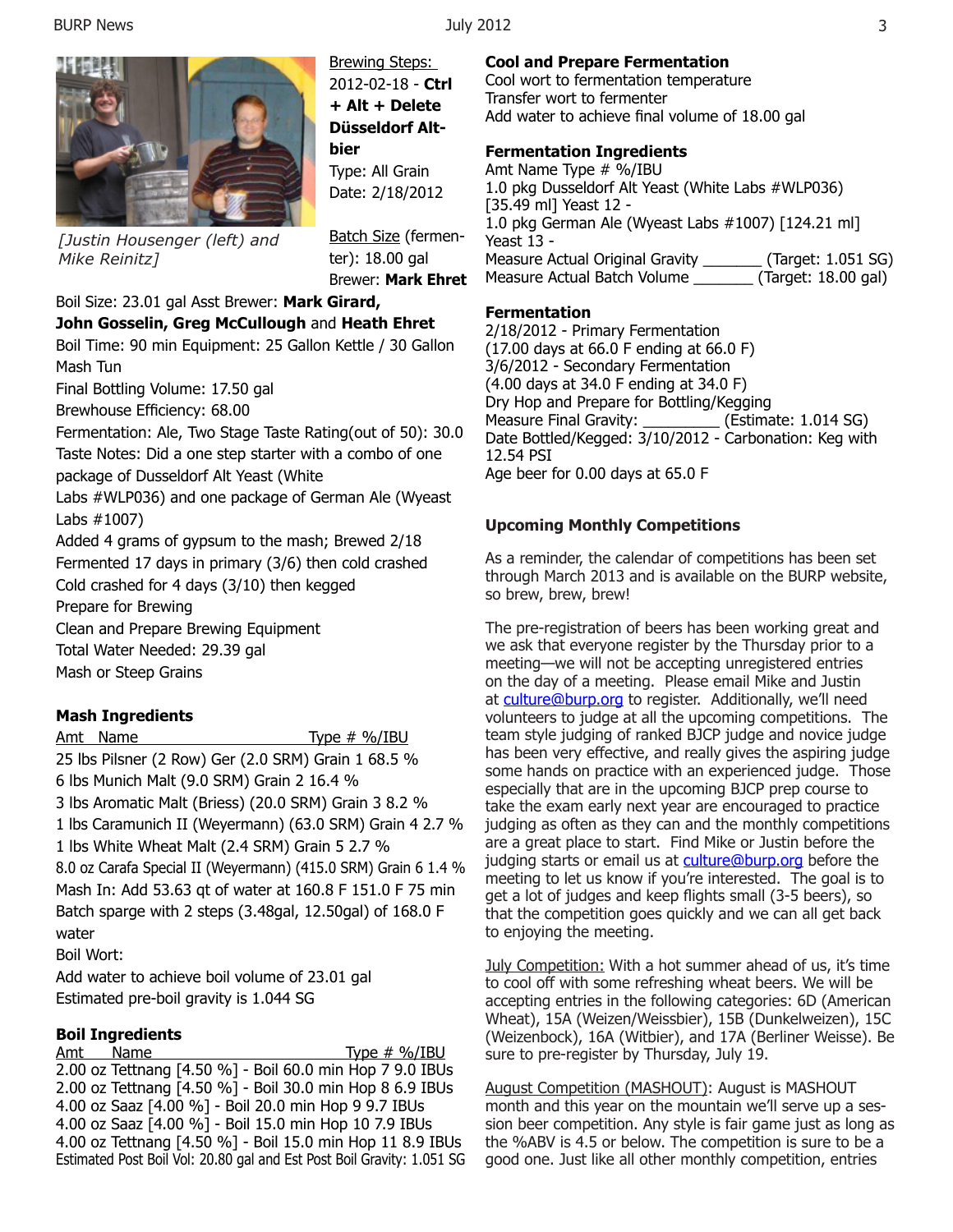will need to be pre-registered. Minister of Culture Emeritus, **Wendy Aaronson**, will be coordinating the competition at MASHOUT.

September Competition: Dust off your lederhosen and get brewing for September's German beer styles competition. This will be a keg competition with all members sampling and voting, so you will need to enter at least a 2.5 gallon keg. All non-wheat German styles will be accepted including categories 1D (Munich Helles), 1E (Dortmunder Export), 2 (Pilsner), 3 (European Amber Lager), 4B (Munich Dunkel), 4C (Schwarzbier), 5 (Bock), 6C (Kolsch), 7A (Northern German Altbier), 7C (Dusseldorf Altbier), and 22A (Classic Rauchbier).

## BURP Institute for Enlightened Brewing Practices

*By Steve Marler and Robert Stevens Deans of Enlightenment* 



The BURP Institute for Enlightened Brewing Practice is on summer break and we are currently engaged in field research (tasting beers). While we are away, **Aaron Share** has arranged for **David and Becky Pyle** to lead a hop demonstration and discussion on Thursday June 19th. You can contact Aaron at BEST@BURP.org for more information.

## BURP Prosperity Report

*By Mark Hogenmiller & Bob King Minister of Prosperity & Minister of Raffles & Philanthropy*

Merchandise News - We still have the following available:

BURP Lapel Pins - \$3 (make great exchange gifts while pub crawling)

BURP Euro Style Stickers - \$1 (buy one for all of your cars and kegs)

NEW! BURP Beer Mats/Coasters \$20/Sleeve of 100 BURP 30th Anniversary T-shirts \$10 Sizes M, L, and XL available

See me at the next meeting to purchase merchandise.

Due to the sensitive nature of the Treasury reports and the newsletter being in the public domain, Treasury Reports are now posted at the member's only BURP financial page on

the club's web site

BURP members are reminded that all expense submissions must include details. Required details are date, exact amount, detailed item description, any special circumstances, and name of person to be reimbursed. Event coordinators should maintain a spreadsheet for their project. Correspondence can be sent to me at *prosperity@burp.org*.

## The 25th Annual MASHOUT is Sold Out! *By Bill Ridgely, MASHOUT Coordinator*



MASHOUT logo courtesy of Tom Flanders

Yes, hard as it is to believe, registration for this year's gala silver anniversary Mid-Atlantic States Homebrewers CampOUT, better known as MASHOUT opened on July 1 and closed on July 6, selling out in less than a week. I hope all BURP members who wanted to attend have already signed up. Fortunately, there is a large BURP contingent (over 1/3 of all attendees) on the roster, so your club will be well represented. The dates are Friday, Aug 17 through Sunday, Aug 19. Full details and activity updates can be found on the MASHOUT website at http://brew.burp.org/Events/ MASHOUT.aspx.

Here is a very brief rundown on just some of the activities scheduled for MASHOUT:

**Sour Hour** - On Friday starting at 12:30 PM, Camp Saison will be hosting the 4th annual Sour Hour. If you like or are interested in farmhouse/lambic/wild/sour ales, you are encouraged to stop by, share, and sample! Please bring something strange … saison, farmhouse ale, lambic, wild saison, smoked sour, brett porter, or any creation infused with spices and/or brett/lacto/pedio. Both homebrews and commercial brews are welcome. Camp Saison is located near the top of the hill near Camp CRABS.

**Beer-Food Pairing** - On Friday starting at 5:00 PM, there will be two extraordinary beer events. DuClaw Brewing Co will start out by hosting its annual "Firkin Friday", with a cask of gravity-feed ale that will be tapped and served to all comers. This year's special event will feature a \*very\*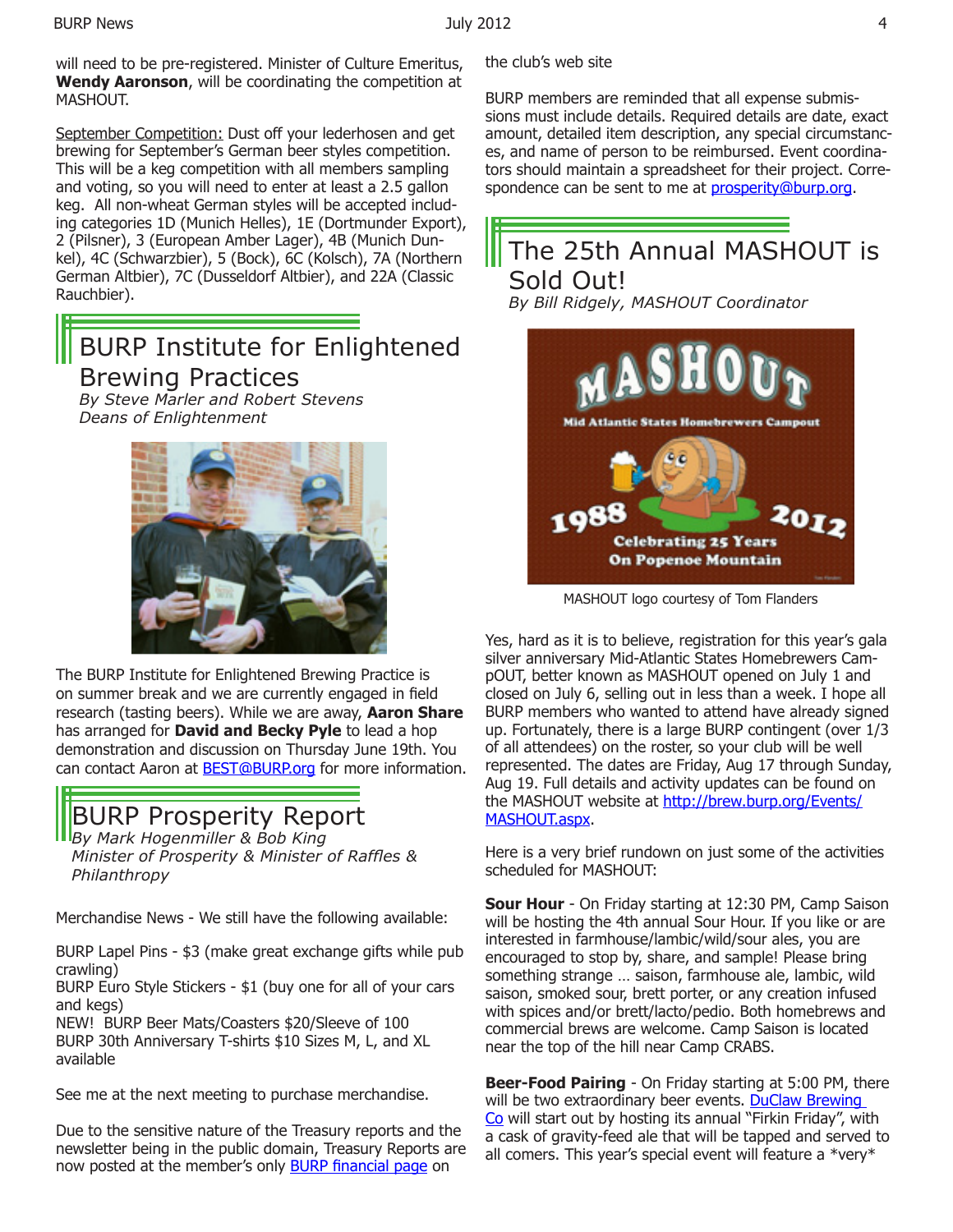limited edition cask of DuClaw's "X1", the Bourbon Barrel-Aged Imperial Chocolate Rye Porter that took a silver medal at this year's World Beer Cup. Once the cask is tapped, the Chesapeake Real Ale Brewers Society (CRABS) will host a food and beer pairing event for the entire camp. If you have enjoyed their previous events held on MASHOUT Saturday, this will be a little different. The first pairing will be a food dish prepared to accentuate the flavors of DuClaw's cask ale. CRABS and others will then contribute additional beer and food dishes intended to be sampled together to explore the synergies of tastes with the pairings. The event will take place in the main pavilion and will be organized much like a pot luck dinner. Homebrew clubs (and individuals) are encouraged to bring a beer and food dish to this pairing event.

**Entertainment** - Great bands have been a tradition at MASHOUT for a number of years. For the special Silver Anniversary event, however, one of the great bluesmen now performing will be making a return visit to Popenoe Mountain. On Friday evening, the internationally-renowned Tom Principato Band will perform at the MASHOUT barn. Tom will be joined for this year's special event by award winning keyboardist/vocalist/songwriter Tommy Lepson! Between them, Tom and Tommy have won 37 Washington Area Music Awards (Wammies) - 22 for Tom Principato and 15 for Tommy Lepson!

On Saturday, there will be a pre-dinner performance at the campfire ring by members of the great Cumberland-area Irish band, the Shanty Irish. Several members of this group have been longtime MASHOUT attendees, and we're very pleased to have them be able to perform for us during this year's event.

**Homebrew Competition** – On Saturday morning at 10:30 AM, the BURP Club will once again be sponsoring a homebrew competition open to all attendees, a MASHOUT tradition for a number of years now. The style this year is "session beer"; that is, any beer with an alcohol content of 4.5% or less. For full information on the competition, see the MASHOUT Homebrew Competition webpage. As always, competition beers will be accepted in kegs, growlers, or bottles.

**Annual Saturday Barbeque Supper** - Our "King of the Grill" **Rick Garvin** and his hearty crew will once again be preparing a massive amount of pork for the annual barbeque dinner. You will only be asked to contribute an appetizer, soup or salad, side dish, or dessert to the festivities. The huge array of dishes brought forth by attendees is one of the true glories of MASHOUT on Saturday evening.

**Annual Sunday Pancake Breakfast** - MASHOUT will conclude once again with the annual pancake breakfast on Sunday morning. This will include delectable bacon and scrapple from a local Mennonite farm, pancakes, and coffee. Usually, there are other food contributions from those attending. In past years, there have been eggs, sausage, fruit, and lots of additional fine fare (including leftovers from the Saturday banquet).

Also, the **8th Annual Popenoe Mountain Pub Quiz**,

open to teams of players, will be ongoing throughout the 3 days of MASHOUT.

As always, lots and lots of volunteers will be needed to make MASHOUT a success. Please consider volunteering an hour or two to check in attendees as they arrive. The job will be easier with many people helping out. If you are willing to contribute to the effort, please contact **Bob**  & Kathleen Warriner at **bkwarriner@aol.com**. A signup sheet for check-in volunteers will also be made available at the upcoming BURP meeting on July 21. And as always, an abundance of Free Beer will be provided at the check-in table for the enjoyment of volunteers.

Help is also needed to set up and take down the MASHOUT site, set up and maintain kegs and coolers, and help prepare food for both Sat evening and Sun morning. Please e-mail Mashout\_organizer@BURP.org if you are willing and able to help out in any way.

I look forward to seeing you at MASHOUT 2012, the best outdoor homebrewer gathering in the nation!





The 17th annual Montgomery County Agricultural Fair (MCAF) Homebrew Competition, to be held on the morning of Sat, Aug 4, 2012 at the fairgrounds in Gaithersburg, MD, is in need of judges, stewards, and, of course, your entries. The competition is open to all home brewers and is sanctioned by the BJCP. Both judges and stewards will receive free admittance to the fair (which officially opens on Aug 10) and free parking as well as a free breakfast and lunch at the competition. The entry fee for the competition is a very reasonable \$5.

Best of Show Judging will be held on the Fairgrounds on Sunday, Aug 12, 2012 at 6:00 PM and will be open to the public. Several very experienced BURP judges volunteer each year to serve on the BOS panel.

Please visit the competition webpage at http://mcaf. brewcompetition.com to register your entries or to apply as a judge or steward.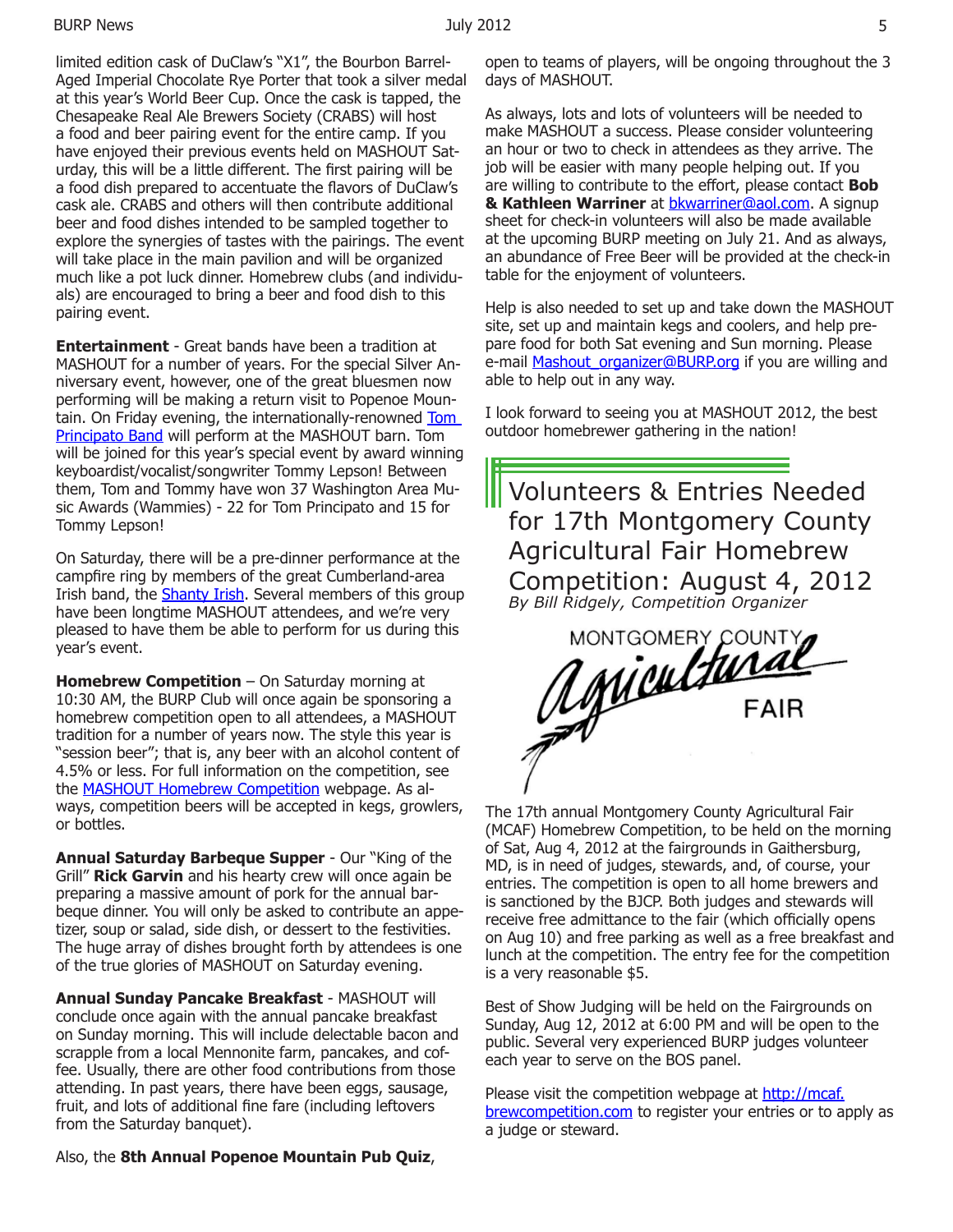This is a beer-only competition and will not include ciders and meads, which will be judged as part of the MCAF Home Wine Competition. Information and point of contact for entering ciders and meads can be found on the competition website.

I will be happy to collect all BURP entries at the upcoming BURP meeting to be held on July 21. If you can't make the meeting, entries will be accepted at three local homebrew supply shops starting on July 13. Entries may be dropped off until noon on Sat, July 28 at **The Flying Barrel** in Frederick, MD, **Maryland Homebrew** in Columbia, MD, and **My Local Homebrew Shop** (myLHBS) in Falls Church, VA.

Thanks very much for your support of this long-running competition!

This Month in BURP History *Compiled by Bill Ridgely*



**10 Years Ago (Jul 2002)**  – It was a typically hot and steamy summer day at the July 2002 BURP meeting held at the home of **Bruce Bennett & Nancy Cosier**  in rural Nokesville, VA. But the cool swimming pool beckoned to everyone, and great beer and food (including some excellent pork barbecue provided by the hosts) made for an excellent time. The monthly club competition covered two similar beer styles –

American Light Lager (Cat 1) and European Light Lager (Cat 2, which at the time also included Pilsner). The judges had a tough time selecting the winners, but at meetings end, here were the results: 1<sup>st</sup>, **Andy Anderson** (Helles); 2nd, **Bill & Wendy Aaronridge** (Bohemian Pilsner); and 3rd, **Andy Anderson** (N. German Pilsner). Points were also given for a new "Freshman Brewer of the Year" award, and the three primary contenders, **Mark Hogenmiller**, **Christian Parker**, and (yes, hard to believe now) **Mel Thompson** all came away with points. Mel, of course, wasn't actually a freshman brewer. He was just new to the BURP Club. Mel had been brewing world class beers for many years, especially in his previous club in Florida.

The top stories in the combined July-August 2002 issue of BURP News included a teaser for the upcoming 15<sup>th</sup> annual MASHOUT, **Rick Garvin's** lament for a proper German-style "bierstube" in the DC area (He finally found one – the Vienna Inn in Vienna, VA), Co-Culture Ministers **Steve Marler & Robert Stevens** reviewing the recently completed Spirit of Free beer competition and expounding at length on the Light Lager categories for the July competition, BURP Cyclemeister **Craig Somers** on his recent bike tour of Pennsylvania pubs (plus a proposal for

an E. Anglia bike tour), and another great "Kepler Kitchen", with **Bob & Betsy** expounding on the proper preparation of Belgian frites & moules (i.e., french fries and mussels).

**15 Years Ago (Jul 1997)** – The July 1997 BURP meeting, featuring crabs and extract beers, was held at the home of **John Esparolini** in Vienna, VA. Several bushels of plump steamed crabs were consumed by the sizeable crowd, along with copious quantities of homebrew (including a fine batch of Finnish Sahti contributed by **Gordon Goeke**). The extract competition winner (who went on to represent BURP at the upcoming AHA Club Only competition) was **Bob Kulawiec** for his California Common.

**20 Years Ago (Jul 1992)** – Crabs and beer (in particular wheat beer) were the themes once again for the July 1992 BURP meeting held at the home of **Bert Tagge** in Burke, VA. The commercial tasting held prior to the wheat beer competition featured a genuine Belgian witbier, a style virtually unknown to nearly everyone at the time. The competition was won by **Jim Busch** with his excellent clovy Bavarian Weizen.

**25 Years Ago (Jul 1987)** – The Jul 1987 BURP meeting, held at the home of **Bill Ridgely & Cindy Sabo** in Springfield, VA, boasted an early Halloween theme. Dubbed the "Frank N' Stein" meeting, the beer style of the month was "Strange & Weird Beer", with prizes awarded for weirdest/most depraved brew, most educational brew, and best all-around brew. Longtime BURPer **Ralph Bucca** stole the show by taking a prize in every category. Food at the meeting consisted of (naturally) hot dogs, expertly cooked by President **Rod Rydlun**.

**30 Years Ago (Jul 1982)** – In July 1982, BURP gave some thought to setting up a booth at the MD State Fair, but space limitations prevented it from happening. **Bob Frank** reported on the AHA National Convention held in Boulder, CO and also mentioned the upcoming Home Wine & Beer Trade Association competition which offered a trip to England as the first prize.

### Trivial Beer-Suits *Compiled by Charlie Pavitt*

This time around, a couple of topics suggested by you, both full of numbers that I hope you find interesting.

**Bill Newman** thought that the inquiring minds in some of the more health conscious BURPers would want to know about the caloric content of some of our favorite craft brews. A quick perusal of the good old web came up with a list on http://www.beer100.com/beercalories.htm. Some of the grand winners – Flying Dog takes home the prize for the most 200 or more calorie beers, all for 12 ounces bottles: Horn Dog (barley wine) at 314, Double Dog at 313 (pale ale), Wild Dog (coffee stout) at 288, Gonzo (imperial porter) at 271, Kwerbos Tripel at 238, Dog Schwarz at 222, and Raging Bitch (Belgian style IPA) at 221 (Belgian style IPA). Another brewer for dieters to stay away from would be Sierra Nevada, with Bigfoot barley wine the overall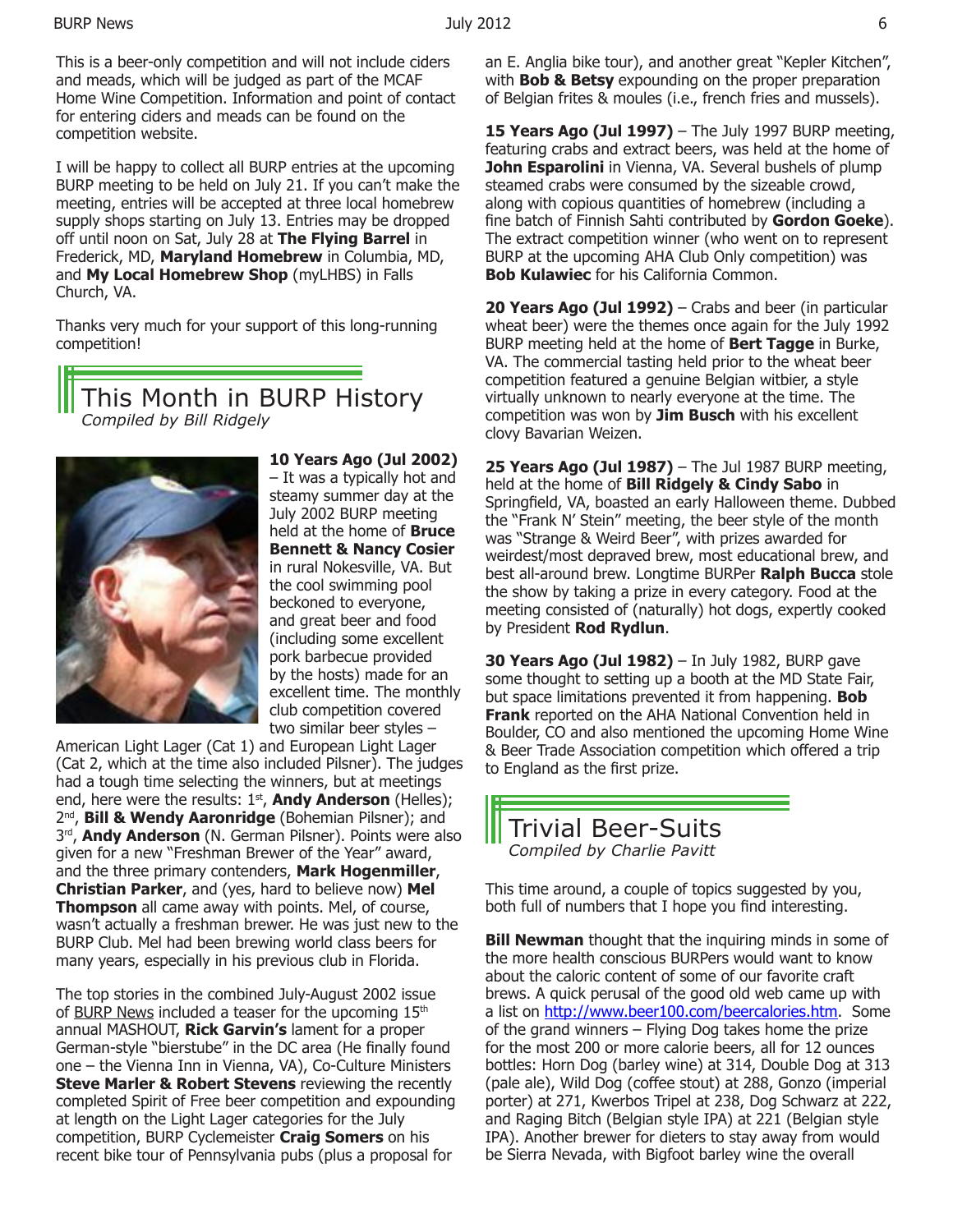#### BURP News July 2012

champ at 330, their IPA at 231, Stout at 225, Pale Bock at 218, Harvest Ale at 215, and Celebration Ale at 214. Four of New Belgium's were also at or above 200. As expected, number of calories and carbohydrates (also listed) are pretty highly correlated with alcohol content, with some of those listed above mighty big indeed. For the diet con scious among us, the lowest I saw among what could be considered craftbrews was Sam Adams Light at 119. Inter estingly, Flying Dog was also listed for some of the lowest among crafts; Tire Bite Golden Ale at 129, Woody Creek White at 131, and In Heat Wheat at 138. Moving over to http://www.wastedcalories.com/beercalories.html, several Deschutes are over 200 (Broken Top Bock, 233; Obsidian Stout, 220: Quail Spring IPA, 200), and Sam Adams Double Bock listed as 240 (plus that abomination Triple Bock at 340). On the low end, the classic Irish stouts: Guinness Draught at 125, Beamish [if you can find it] at 130. Mur phy's a bit higher at 150.

**Bill Ridgely** lent me a ten-year-old issue of Modern Brewery Age which included the 2001 sales figures for U.S. brewery sales, and proposed that I compare these numbers to just-released 2011 data available at the Brewers Associa tion website (http://www.brewersassociation.org/pages/ media/press-releases/show?title=brewers-associationreleases-top-50-breweries-in-2011). In a sense, the very top of the list remains unchanged, with Anheuser-Busch continuing at number 1 (and the world number 1 given its merger with InBev), 2001 numbers 2 and 3 (Miller and Coors) now merged and at number 2 (SABMiller is world #2), and Pabst jumping from #4 to #3 due to that merger and now the biggest U.S. owned company. Yuengling has jumped from #7 to #4, with Boston Brewing #5 in both. Latrobe was #6 in 2001 but is now part of the A-BInBev comglomerate. 2001 #8 Genesee is renamed #6 North American Breweries, currently at #6 and now including Pyramid, which was #18 a decade ago. Sierra Nevada has moved from #9 to #7 and New Belgium from #13 to #8. Finishing the current #10 are Craft Brew Alliance (featuring Red Hook, formerly at #14, and Widmer, formerly at #17) and Gambrinus (Shiner, then at #12, Pete's, then at #16, and Bridgeport formerly at #33). So there hasn't been much reordering at the very top of the charts.

The next 10, however, had quite a shake up, such as Pitts burgh (Iron City) dropping from #15 to #30. Here's some that have taken big jumps to enter it: Bell's (#41 as Ka lamazoo Brewing to current  $\#13$ ), Lagunitas ( $\#47$  to  $\#16$ ), Stone (#55 to #18), and none other than Dogfish Head (I can't find it on the 2001 list, which has got to be an over sight, but now its #19). Some others of interest, at least to me: Brooklyn Brewing, jumping from #34 to #20, and Anchor, down from #22 to #32, whose Porter and Steam were featured at my wedding 25 years ago; Alaskan, hold ing about steady at #23 and #21, which I mention because my relatives in Juneau own some stock; Victory, up from #59 to #39; and Flying Dog at #38 (Frederick Brewing was at #40 back then).

Enough numbers. Back to stories next time.